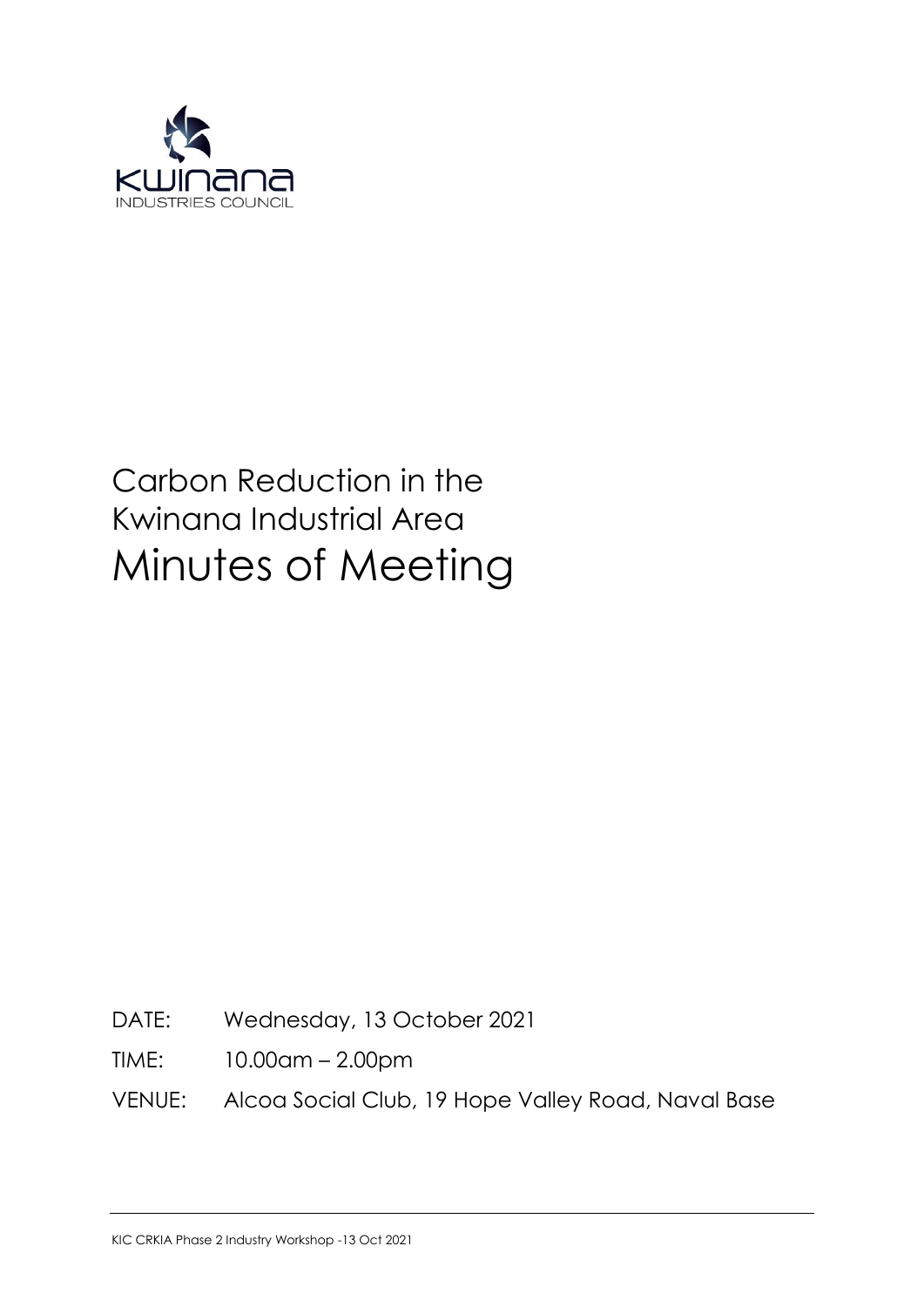Carbon Reduction KIA Project Phase Two, Stream One (KIC Workshop)

Date: Venue: Time:

13 October 2021 Alcoa Social Club, Naval Base 10.00am – 2.00pm

# MINUTES

| <b>Attendees</b>  | Steve McGill (BHP)<br>James Rogerson (BHP)<br>Paul Markendale (BP)<br>Colin Powers (Coburn Cement)<br>Janine Prosser (Cockburn Cement)<br>Michael Rice Cockburn Cement)<br>Dylan Kidgel (Cockburn Cement)<br>Russel Mackenzie (Coogee)<br>Jodie Kimber (CSBP, WesCEF)<br>Jacqui Prosser (CSBP, WesCEF)<br>Dave Rafferty (DBNGP/ AGIG)<br>Melissa Mans (Fremantle Ports)<br>Paul Smith (Good Water Energy)<br>Dave Zacher (Kleenheat)<br>Mick (Synergy)<br>Patrick Dunne (Synergy)<br>Nick Jacob (Synergy)<br>Miranda Robinson (Tronox)<br>Shona Holleman (Tronox)<br>Roman Harasymow (Water Corporation)<br>Tanya Salvarinov (Water Corporation)<br>Karis Tingey (Water Corporation Desal Plant)<br>Chris Oughton (KIC) |
|-------------------|-------------------------------------------------------------------------------------------------------------------------------------------------------------------------------------------------------------------------------------------------------------------------------------------------------------------------------------------------------------------------------------------------------------------------------------------------------------------------------------------------------------------------------------------------------------------------------------------------------------------------------------------------------------------------------------------------------------------------|
| <b>Apologies</b>  | Alan Jones (Avertas)<br>Rhyan Elshaug (BOC)<br>Albert Romano (Covalent)<br>Phil Hargreaves (Summit)                                                                                                                                                                                                                                                                                                                                                                                                                                                                                                                                                                                                                     |
| Guests            | Karin Wittwer (City of Mandurah - Perth & Peel Hydrogen Cluster Lead)<br>Adrian Parker (Peel Development Commission - Director Regional Dev)<br>Katie McKenzie (Climate - KIC https://climate-kic.org.au/)<br>Dr Biji Kurup (Environmental Engineers International) - Summary notes                                                                                                                                                                                                                                                                                                                                                                                                                                     |
| <b>Presenters</b> | Helen Riordan, Bill Barker, Maysar Adams, Stella Elkington (Advisian) -                                                                                                                                                                                                                                                                                                                                                                                                                                                                                                                                                                                                                                                 |

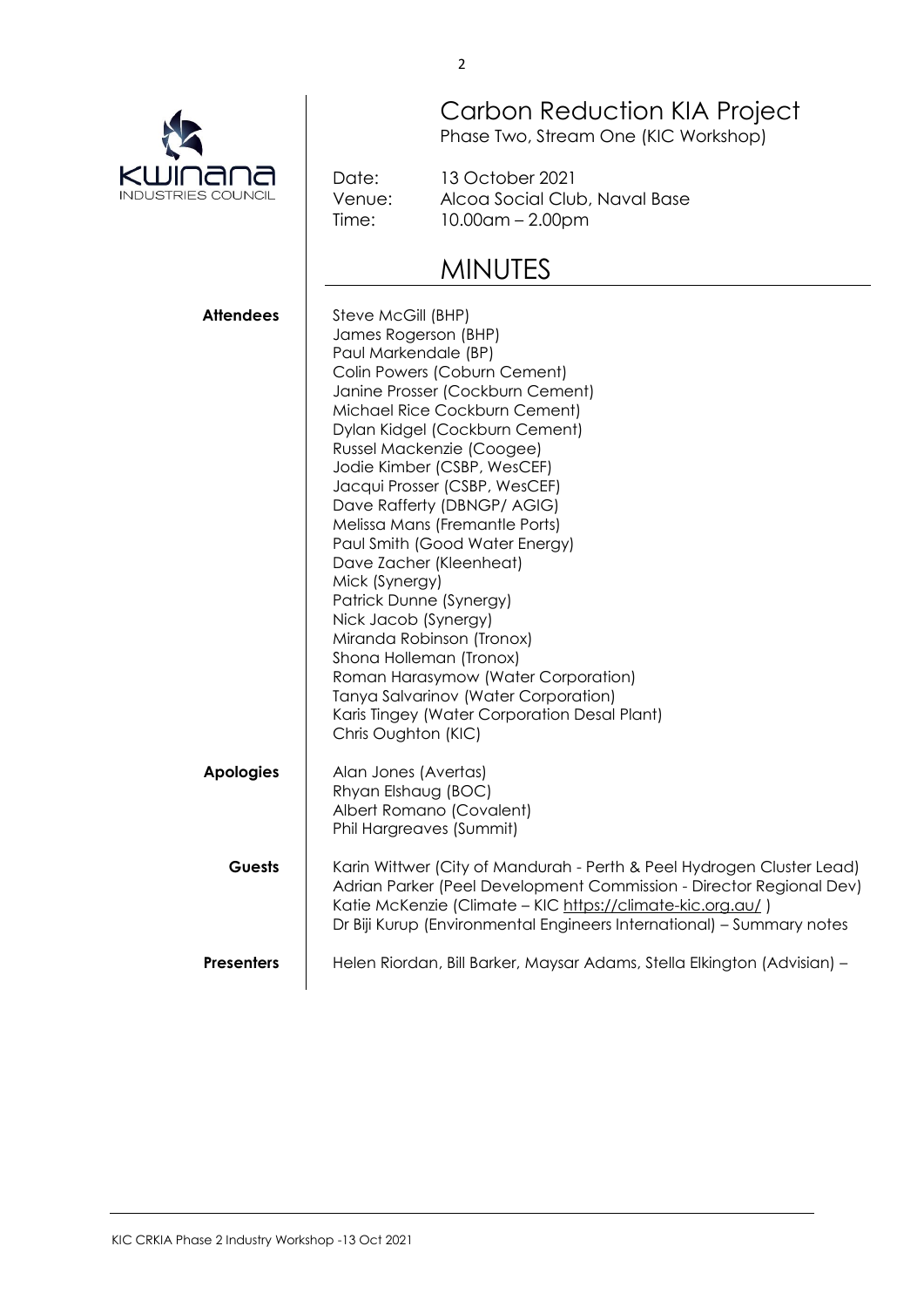#### **WELCOME**

- Chris Oughton chaired the workshop.
- Welcome, workshop outline, round table introductions.
- Thanks to quests Advisian.

#### **1. BACKGROUND**

**Introductions and statements about individual company GHG targets Theme: Gathering a collective understanding within the KIC membership of what practical technologies are being considered to aid with carbon neutrality goals.**

CO provided the background to the CRKIA project and gave a status update.

- KIC embarked on a first phase when the Board approved the three-phase project in 2020.
- The KIC's Environment and Planning Committee will continue to manage the project via its CRKIA Project Working Group.
- Phase 1: Inventory of publicly available emissions data collected via a desktop study and some respondent member interviews. The baseline of the inventory was the data reported in 2018-19 NGERS reporting year. The formal minimum reporting threshold is 100,000 Greenhouse Gas Equivalent tonnage per annum (CO<sub>2</sub>-e). Also included were members that emit under the reporting threshold. The data collected indicated KIC members' emissions were 8.2 million tonnes (7.2 Scope 1 and 1.0 Scope 2) of  $CO<sub>2</sub>$ -e, which represents the task presented to the KIC Board.
- The Phase One report was adopted by the Board in April 2021.
- KIC and members acknowledge the emissions profile will change as new members join KIC, or an existing member carries out business expansion work. All reported and (under threshold) changes will be tracked into the future.
- The adopted report also records the GHG emission targets and aspirations for each member as per their annual sustainability reporting.
- It is important to note that the CRKIA project, with its collegiate approach to identifying GHG reduction pathways has not been done in Australia, and is rare throughout the world.
- Phase Two of the CRKIA project moves into the exploration of what are the current practical technologies that are available and what are coming. We are looking at this through the lens of five separate lines of enquiry, broadly through a workshopping process.
	- o Stream 1: KIC members; what practical technologies are the members looking at individually, and what technologies might work more effectively if progressed collectively by a number of members together.
	- o Stream 2: The Innovators; what are they planning to bring to market?
	- o Stream 3: The academics; what are they telling us around practical technologies in the future Emerging technology providers?
	- o Stream 4: The Collaborators; what are the organisers of the associations, hubs, and regional representative groups seeing?
	- o Stream 5: Governance; what are the federal, state and local governments thinking about, what are their policy and regulatory plans, and what they can offer in terms of broad support.
- Phase Two will culminate in a further report to the Board setting out a technology roadmap to support individual and collegiate GHG reduction goals.
- Phase Three is the implementation phase. Any Phase Two recommendations are purely for members to consider within their own private business environment. KIC's role will be to coordinate discussion and facilitate collaborations, but it cannot require action. It will also periodically gather reported NGERS data to report overall changes and review sustainability reports for published member GHG reduction goals and progress.
- It is anticipated that the Phase Two process will be presented to the KIC Board around mid-2022.
- Around the grounds members present to the group: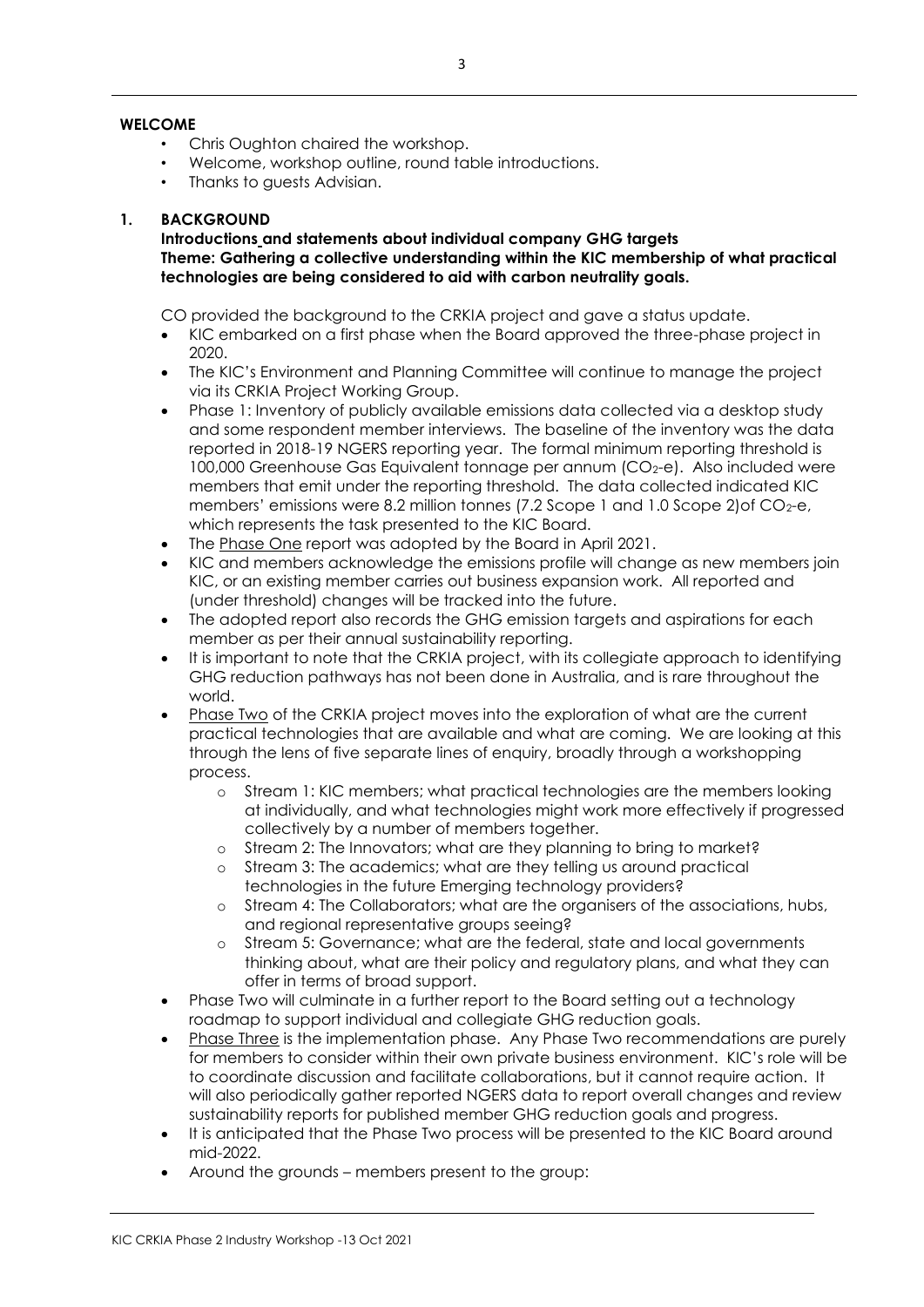# **2. DISUCSSION**

CO facilitated a broad discussion across a series of subject areas – a 'quick fire' issue discussion

- **Agree 'rules of engagement' – how to deal with confidential information yet be able to talk about the subject matter**
	- o After some discussion it was agreed that there is no need for considering confidentiality during this Phase 2 process as it is only a gathering of general information.
	- o There was an unwillingness to discuss commercial aspects of technologies company-specific and agreement that this was proper and should be respected.
	- o The group was comfortable about participating in general discussion about the relative merits of technologies, and their concerns or opportunities etc. Several members were going to seek clarification from their senior managers.
	- o Agreed that in Phase Three, normal 'in confidence' requirements would apply as appropriate.
- **Gain an understanding of the broad reasons for GHG reduction targets, and to get a sense of how closely aligned they are collectively** 
	- o There was clearly a substantial degree of understanding about reduction targets within the group.
	- o Many found they had a common understanding of carbon reduction and renewable technologies, and several were considering solutions that had a common alignment.
	- o It became quite apparent that working together made a good deal of sense through the sharing of resources and knowledge, and possible future GHG reduction alliances looked likely.
- **Understand approaches and technologies being pursued and being considered**
	- o Many examples of technologies being considered were identified and discussed. See Appendix (Advisian notes).
	- o Also discussed in this section was the extent to which land use constraints are an important factor if pursuing a carbon farming sequestration pathway.
- **Develop a list of proponents to be approached to present their technologies** It was decided that rather than identify actual technology proponents, it was better to compile a list based on the technologies available and emerging.
- o Renewable energy sources
	- o Locally-produced geothermal energy
	- o Remotely-generated solar energy
	- o Locally and remotely-generated wind energy and green hydrogen
	- o Green electrical energy generation and distribution
- o Associated opportunities
	- o H<sup>2</sup> doesn't makes power it does carry whereas Geothermal makes energy
	- o Waste heat and steam pipeline connectivity
	- $\circ$  Converting CO<sub>2</sub> to graphite (Hazer project)
	- o Pyrolysis
	- o Direct Air Capture not commercial yet, depends on carbon price and regulatory
	- o CO2 geo-sequestration, carbon sequestration (trees, bush, seagrass)
	- o Carbon Farming Initiative
	- o CO<sup>2</sup> recycling by methanation for producing H2 and also using CO2 and H2 to make CH4 methane.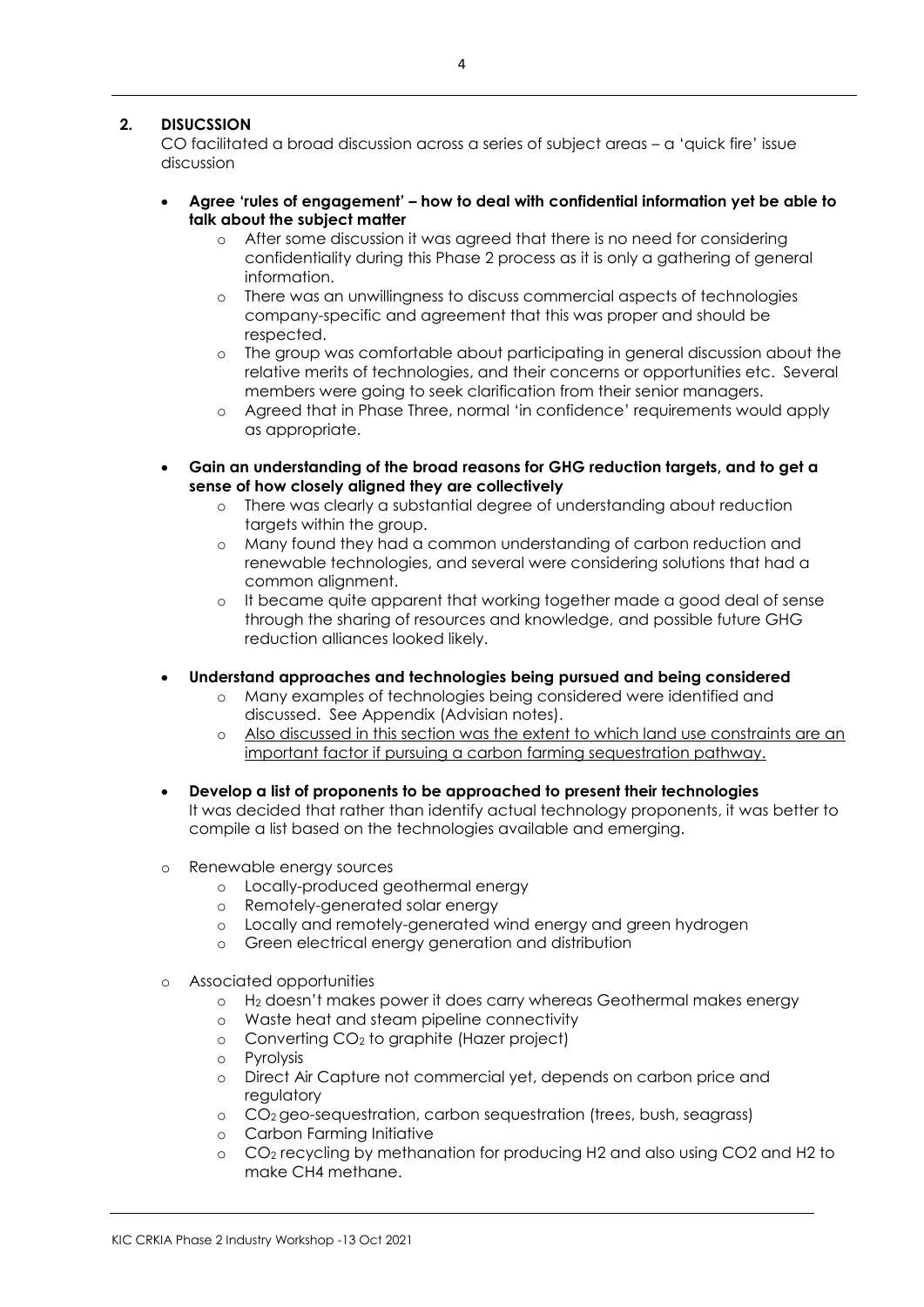- o Carbon scrubbing (before emitting to atmosphere), and capture
- o Bio methanation
- o Fuel cell technology development
- o Enabling infrastructure / programs
	- o Pipeline connectivity within the industrial area
	- o Climate Action Fund
	- o Industrial scale microgrid clusters
	- o H2 pipeline in DBGP corrido with insertion/extraction points along the way, with excess for export.
	- o CO<sup>2</sup> pipeline in the DBGP corridor receiving gas at Kwinana and geosequestering in a northern depleted gas basin.
- o Political support
	- o State-supported workshop process to make achievement through government processes easier
	- o Climate Action Fund
	- o Land use planning to assist carbon storage, farming, offsetting, geo sequestering etc
	- o 'Sea bed tenement' allocation processes for seagrass planting.
- **Identify and discuss actual or perceived organisational or economic roadblocks**
	- o The transition through from a carbon-based economy to a net zero economy will be difficult from the perspective of comparative pricing. While there is a cost penalty to transition to net zero carbon content in products, companies trying to make the transition are likely to be in an un-competitive phase of production when compared to those not transitioning. This will remain challenging because consumers usually go for the lowest price.
	- o The economic rate of return for inserting renewables into the production side can be a roadblock to achieving board support for projects.
	- o There is a company reputational risk to factor in to the analysis, and boards are becoming more cognisant of this.
	- o On this basis producers need to be incentivised to make the transition. This can be in the form of taxes, tariffs etc to discourage the status quo. In other words, the price of carbon needs to go up, and this is occurring in several parts of the consuming world.
	- o Clearly as the use of renewable inputs and supply chains increases, the cost of 'net zero' transitional costa will reduce. It is possible for grey hydrogen to achieve a positive return over time, but green?
	- o Mandated transitions (policies, laws etc) level the playing field.
	- o Shareholder pressure for company boards to make the transition also add to the case for transition. Shareholder pressure comes from the consumer needcredentialled for green products.
	- o A decarbonisation plan could focus on a hierarchy of effort for reduction.

# **General Discussion-Facilitated**

A general discussion was held to brain storm potential collegiate strategies and what the role expectations of KIC were from members, and how to proceed.

#### **3. PRESENTATION Working lunch and presentation by Advisian**

Advisian provided a formal showcasing of some international case studies illuminating the following aspects of transitionary pathways being undertaken in the USA (Princeton 2020 report) and Scotland, covering;

• International trends and expectations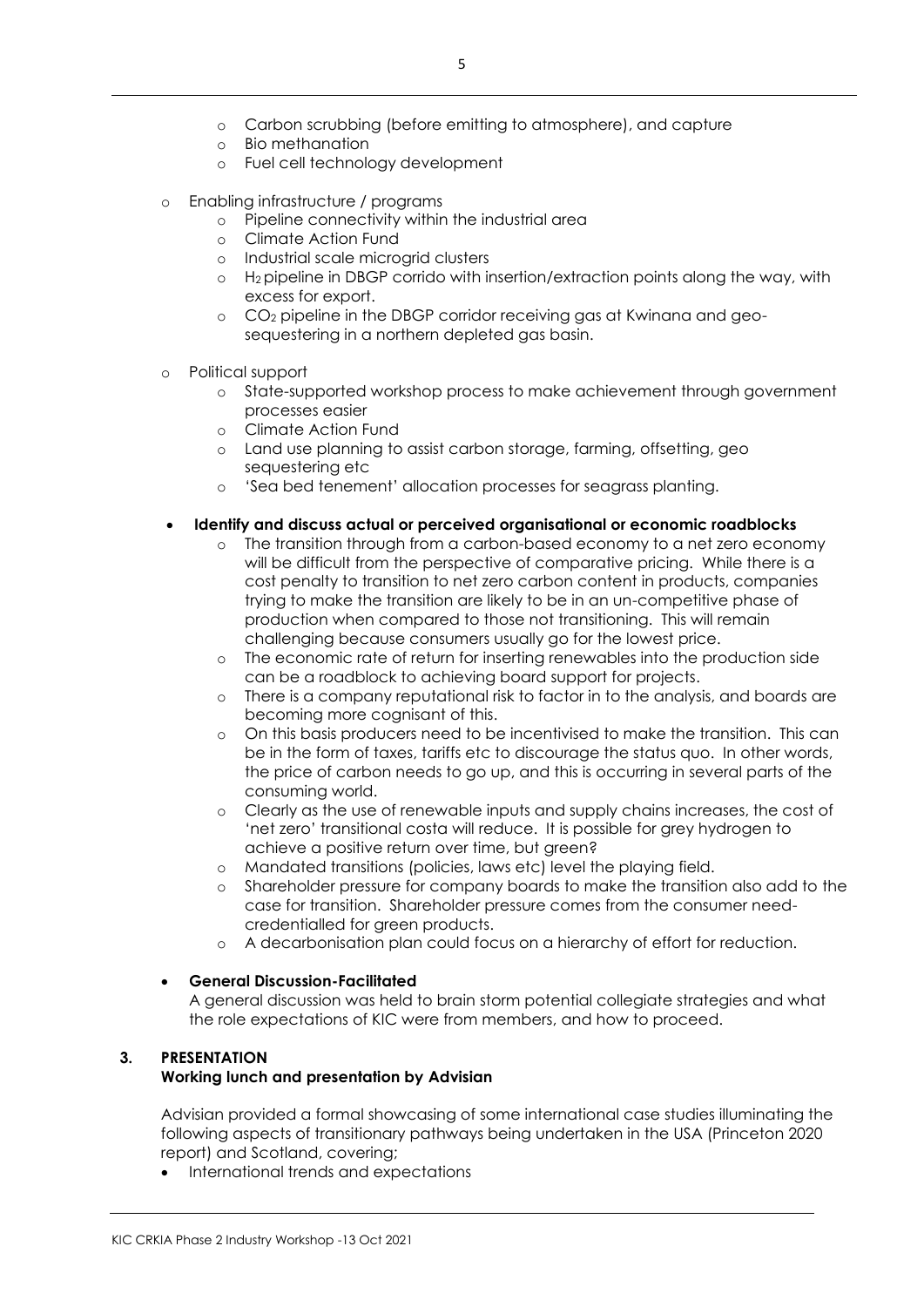- likely future GHG reduction technologies
- most commonly observed industry carbon reduction pathways
- practical pathways for Kwinana.

A series of common themes emerged as a means to assist in achieving net zero targets:

- o There should be a fundamental and visible pathway to reach renewable goals.
- o The use of every technology, not relying on one, is necessary.
- o Collaboration and trust is important.
- o Strengthening human capacity is integral, as is investing in foresight.
- o Common-user infrastructure provision, or facilitation of its installation by governments.
- o Carefully manage community displacement.
- o Design one build many.
- o Communication and collaboration, policies and governance have important roles.
- o Enabling digital access is key.
- o There is a need to move beyond the mindset of IP, to enable people to bring what is already available to the table and work together to achieve a collective outcome.
- o The USA and UK examples support the carrot and stick approaches, as they are working well together to encourage the transition.
- o Government vision and commitment in terms of policy, legislation, and access is absolutely needed for buy-in. The planned pathway needs to be visible. Finding the right people at the right time to find the right answers needs the focus a good business case can deliver.
- o Academia can play an important role.

The session concluded with discussion on the applicability to Kwinana, and it was generally agreed that the processes outlined in the presentation had good applicability to Kwinana.

# **4. GROUP WORKSHOPS**

# **Envision the KIA as a whole, as well as a collection of individuals**

**Objectives** 

- Create a list of practical actual technologies being considered or implemented
- Are these individual or can they be collegiate
- Sort into pathways that can be individually pursued, and those that can be collectively
- Create a list of likely potentials
- Brainstorm 'what could be' scenarios
- Report

The feedback was consolidated and summarised as follows:

| Group $1$ :                                                                                                     | Collective (C)<br>Individual (I) |
|-----------------------------------------------------------------------------------------------------------------|----------------------------------|
| <b>Practical technologies</b>                                                                                   |                                  |
| Methanol production from green hydrogen and CO2                                                                 |                                  |
| Renewable electrical energy availability & distribution network with in the<br>KIA                              |                                  |
| Blue hydrogen transition to green hydrogen                                                                      |                                  |
| Reticulated carbon dioxide capture network for bulk treatment (further<br>processing/sequestration) (AGIG idea) |                                  |
| Leads to green hydrogen as an energy source and fuel feedstock                                                  |                                  |
| Green hydrogen from                                                                                             |                                  |
| Geothermal (base load) energy                                                                                   |                                  |
| Wind – offshore and onshore and battery                                                                         |                                  |
| Solar PV and battery                                                                                            |                                  |
| What is the availability of each technology?                                                                    |                                  |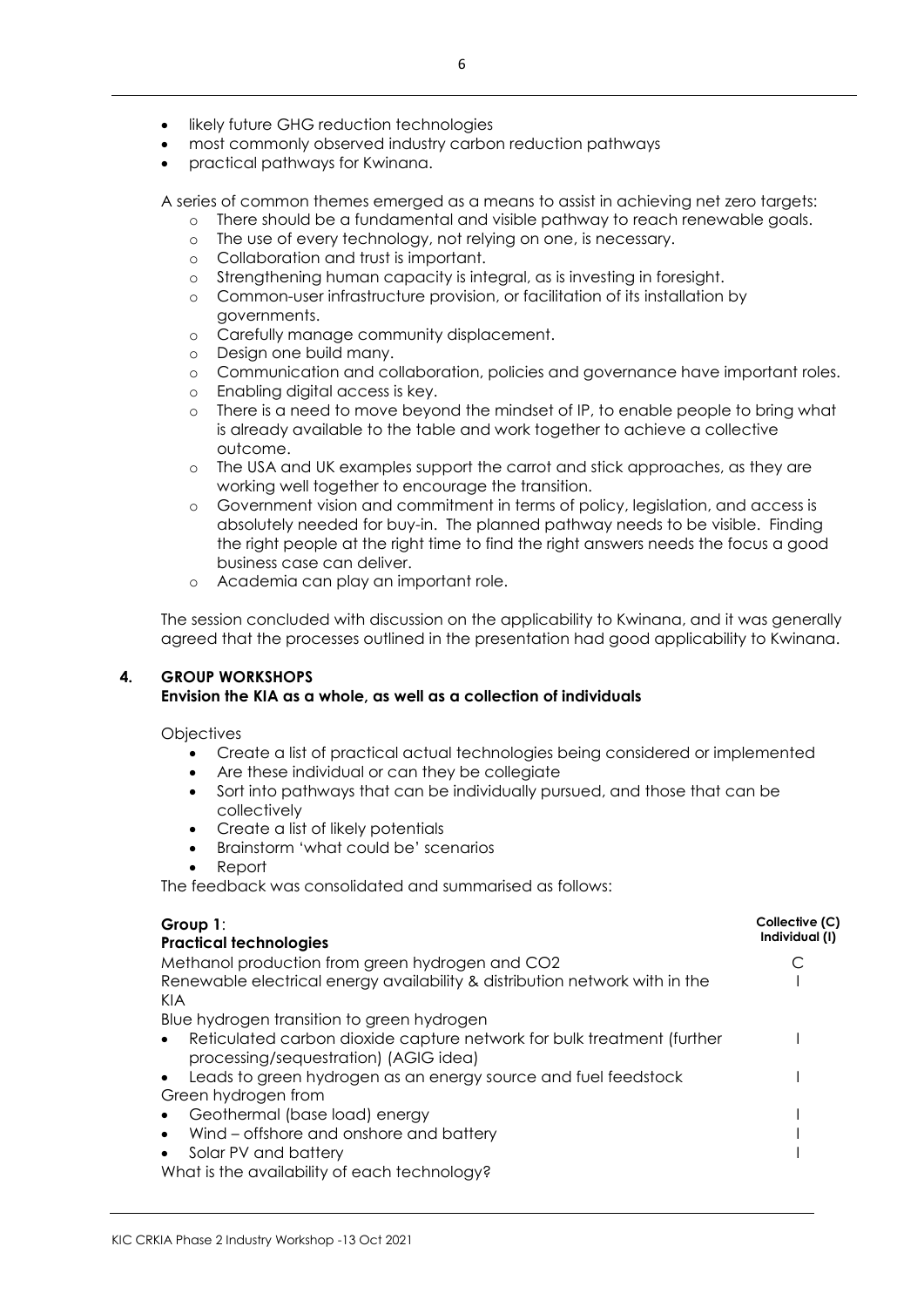How do they reach into and enhance the existing symbiosis exchanges and opportunities?

| Group 2:<br><b>Practical technologies</b>                                                                                 | Collective (C)<br>Individual (I) |
|---------------------------------------------------------------------------------------------------------------------------|----------------------------------|
| Methanol production from green hydrogen and CO2                                                                           |                                  |
| NOx reduction technologies                                                                                                |                                  |
| Release of emissions during use of fertilizer                                                                             |                                  |
| Fuel cell technology for heavy transport (diesel displacement)                                                            |                                  |
| Access to green hydrogen                                                                                                  |                                  |
| Alternative battery technologies eg Redox battery                                                                         |                                  |
| Combustion of natural gas (all forms) plus CO2 utilisation CCU/CCS                                                        |                                  |
| Reticulated carbon dioxide capture network for bulk treatment (further<br>processing/sequestration), CO2 pipeline network |                                  |
| Hydrogen supply via pipeline network (AGIG idea)                                                                          |                                  |
| Waste heat recovery (co-location opportunities)                                                                           |                                  |
| Hydrogen fueling for power at compressors (aggregated Hydrogen)                                                           |                                  |
| Ammonia export                                                                                                            |                                  |
| Group 3:<br><b>Dractical tochnologies</b>                                                                                 | Collective (C)<br>Individual (I) |

C

C

#### **Practical technologies**

Understand how CO2 is generated in the KIA, how much and by what processes (electricity generation, chemical processes?) There then needs to be CO2 categorisation, identification, prioritisation and a reduction roadmap.

Data collection and storage – KIC agreed as the likely repository. There may be confidentiality issues and requirements, and KIC can manage this. Advocating to government(s) about;

What is the public strategy for hydrogen production/supply Extent of support for CO2 sequestration

What supporting common user infrastructure will be supported/provided What is DWER's approach to these, so we don't waste our time identifying opportunities only to find they will not support industry's proposals

#### **5. WHERE TO FROM HERE**

#### **How do we manage progress toward the decarbonisation goal in the years to come? Formalise commitments and process going forward**

- Federal information from DISER is available.
- Workshops being circulated for Friday could be utilised.
- Joint submission could be ideal.
- Work through funding application in collaboration.
- Better opportunity is currently available and willing to provide all the support (DBNP, Advisian, BHPNW, Climate KIC). Getting a letter of support from all industry members would be ideal.

# **6. IMPROMPTU DISCUSSION: HYDROGEN HUB FUNDING (DISER)**

Noted that a grant round which may be able to assist in some research was tabled and discussed.

The workshop participants identified that there was support for

- identifying, quantifying and categorising CO<sub>2</sub> by source (and use), how easily it was to be captured and cleaned, and how that source could be substituted with a clean alternative (green hydrogen), or sequestered, and
- doing the same for energy.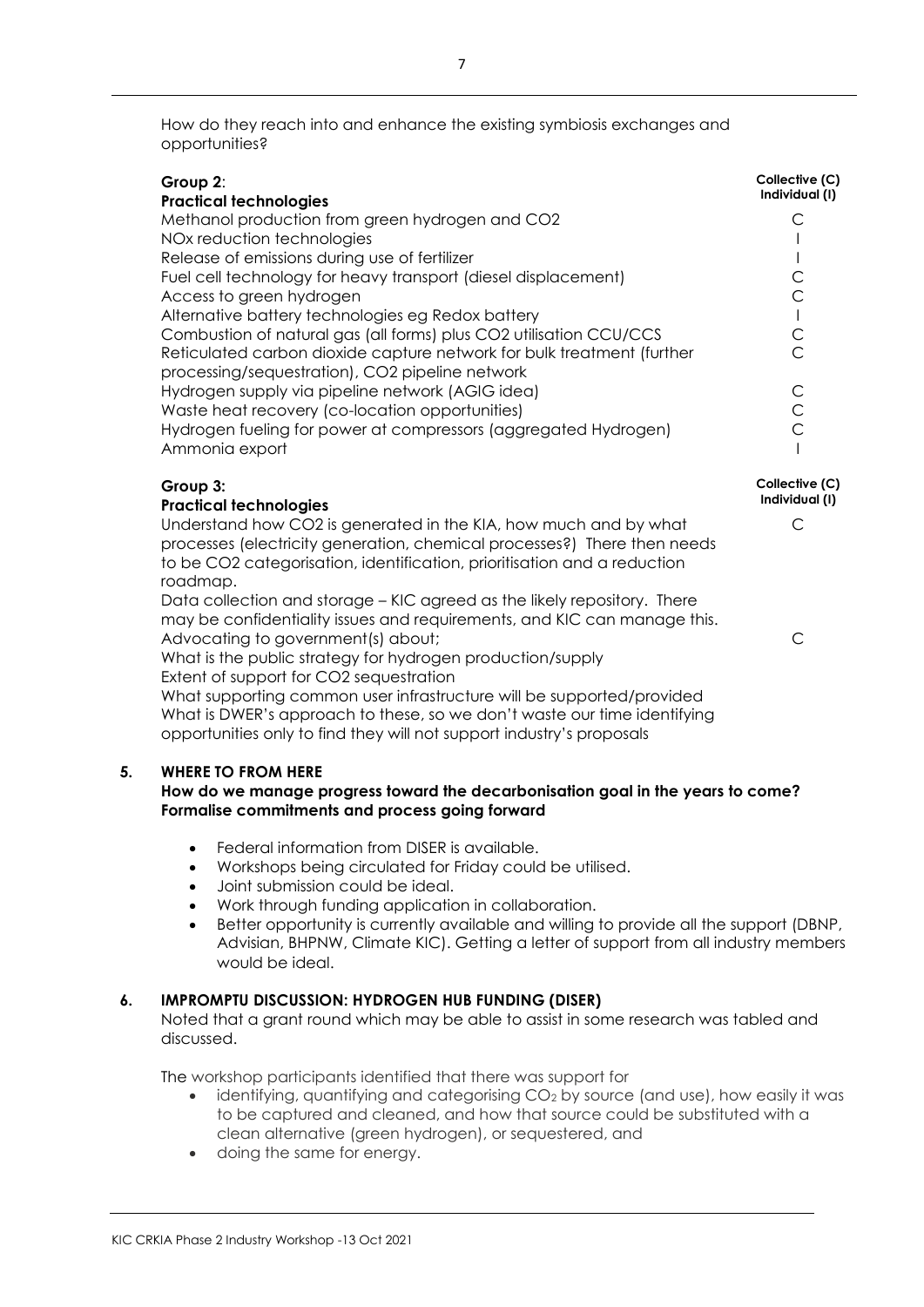A grant could be worked up for a study to help us better understand needs, options, and locations for hydrogen production / CO<sub>2</sub> sequestration, and transmission infrastructure (the AGIG pipeline corridor option was regarded quite favourably.

It was agreed there was merit in undertaking this work regardless of whether a HHF grant were to be pursued.

#### **7. MEMBER FEEDBACK**

(Advisian)

# **Water Corp (WC)**

- Water Corp needs to know when water demand is needed by the KIC, to manage water availability?
	- o There will be a new water demand from the new companies in Kwinana, i.e. Covalent & Tianqi etc.
- Projects underway for two desalination plants in Kwinana & Alkimos. Expect to be operational by 2030.
- Second highest power user in WA and have PPA in place to decarbonise.
- Hydrogen requires high quality water WC could provide high quality water through expansion or a new plant.

#### **AGIG**

- AGIG have assessed use of H2 in the existing infrastructure. There are challenges Hydrogen (H2) into DBNGP gas pipeline is difficult. H2 is less dense and so pipeline operating pressure is reduced, leading to less capacity in the pipeline. There is also capacity reduction due to the metallurgy and the low energy content of H2. This will also lead to the need for additional pressure boosting stations along the length of an existing pipeline.
- Customers do not want 9% H2 in the gas. No incentive to change their equipment to support this amended composition of gas.
- AGIG is looking at a dedicated pipeline, with off takers along the pipeline. Initial study work has been completed. Potential location would be the DBP pipeline gas easements.
	- o CO2 pipeline reticulated away from Kwinana
	- o H2 pipeline reticulated into Kwinana
- Hub connecting together, using a pipeline to connect markets for demand and supply
	- o Mentioned UK Hubs and how well they have worked there.
- AGIG believe demand for green H2 in WA will grow.
- Gas pipeline will be there when renewables are not available due to the climate / weather conditions.

# **BHP Nickle West Kwinana**

- Steam Methane Reformer (SMR) is being used to produce process H2 needed. Also can be used to make Ammonia.
- Green H2 economics are poor (even if the project had received the ARENA grant) at this stage, but BHP is keen to progress in this direction.
- It makes more sense to use a PPA is in place for lower carbon intensive power.
- BHP is keen to collaborate with other Companies to get the cost of renewable energy or green H2 down.
- Current Decarbonisation plan is based on electrification. Most power is required for heating and BHP expect their usage to increase tenfold. So planning to electrify their heating.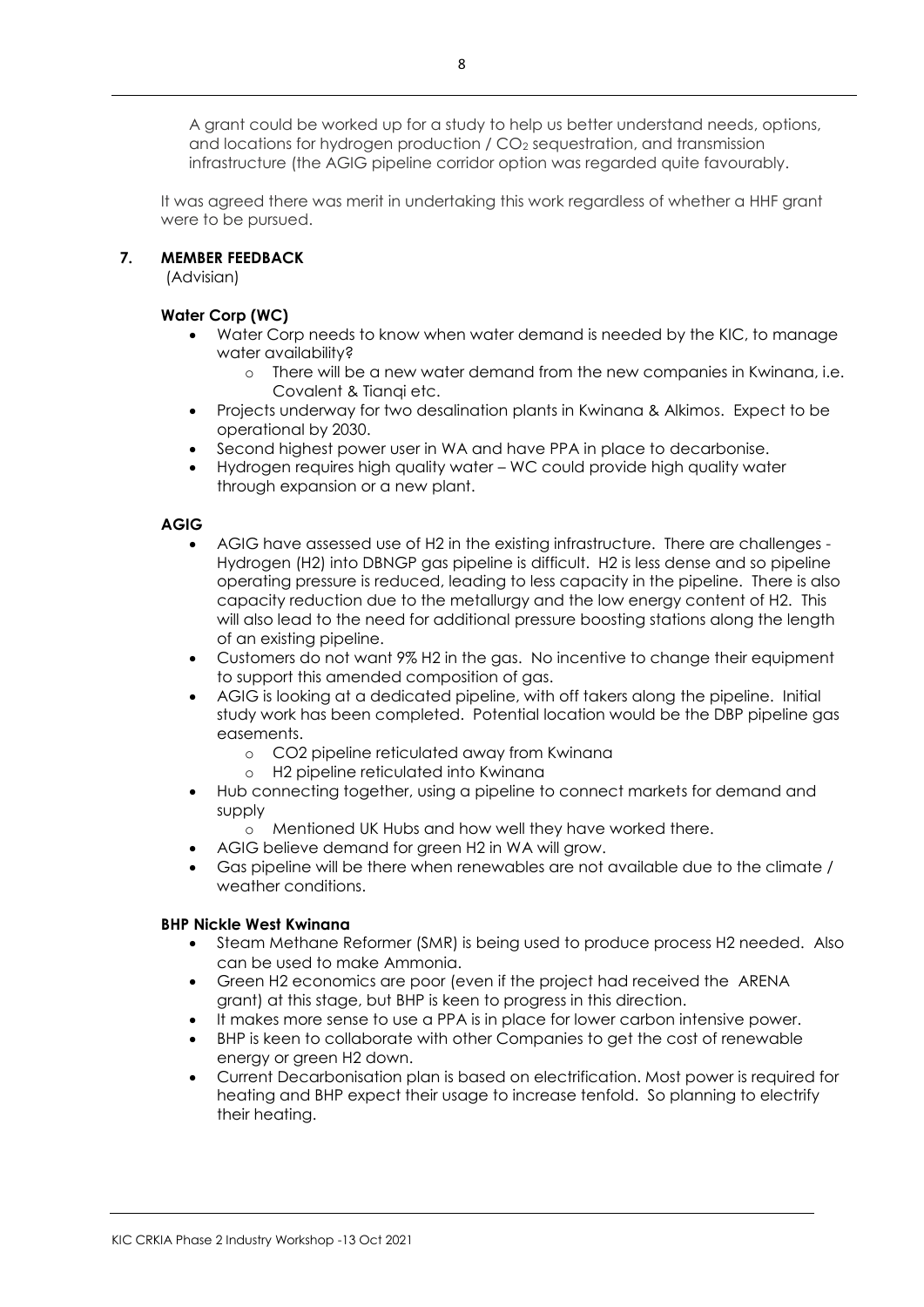#### **Cockburn Cement**

- Very large volume of CO2 produced from their cement manufacturing process.
- Currently looking into CO2 capture technology.
	- o World leaders in Seagrass transplanting, but currently not getting any carbon offset benefits from this process.
- Still utilising coal within their process and current strategy is to convert to 100% gas, but they are not there yet.

#### **Tronox**

- Electrification or H2 is main focus for use in steam generation (electric boilers) and haulage trucks (electric or H2 fuel cells).
- Still utilising coal within their process and currently looking for coal substitutes.

#### **BP Kwinana**

- BP has state funding to conduct a feasibility study for green H2. o Utilities and green energy.
- BP focusing on renewable fuels (biofuels) for aviation and fuel i.e. biodiesel
	- o BP believe market for biodiesel is currently not there.
		- o Biodiesel project feasibility stage will be in 2022, with plan to be online by 2024, if the market is there. There are 2 diesel hydrotreaters already on site which could be converted.
- BP is focusing on land repurposing at the end of this year, so still thinking of a "Kwinana Energy Park".

#### **Synergy**

- Demand is high for green energy. Currently cannot meet the demand.
- Currently have 60-70% renewables power (solar & wind) at midday, depending on the weather through the South West Interconnected Grid System (SWIS). (@ 2,200 MW) In the evening, renewable power is not available.
- Building a 100MW battery at Kwinana Power station. This will be the only source of smoothing for the power grid.
- Grid not designed for wind fluctuations and currently has no black start facility.
- Grid stability is a concern.
	- o Need to identify a recyclable battery option
- Government view provided:
	- o Transmission infrastructure costs are very high. Currently stopping government putting any funding in this area, at this stage.
	- o Looking at evening load management & SW wind.
	- o Currently no subsidies available for batteries.

#### **Kleenheat (WesCEF)**

- Preference for EV / PV batteries rather that H2, due to concerns with energy losses incurred in producing tH2 or Ammonia.
- Have assessed electrification (changing gas turbines to electric) but the sub-station could not cope highlighting the challenge for infrastructure required to support the transition.

#### **CSBP/ Wesfarmers Chemicals, Energy & Fertilisers (WesCEF):**

- WesCEF produced a very pure CO2 from their Ammonia process. Looking at CCU technologies.
- Looking at green H2 production.
- Mentioned collaboration with Wesfarmers, Mitsui and the Japanese government to investigate the export of low-carbon ammonia from Western Australia that will need a \$1 billion-plus processing plant and large-scale carbon storage, see article: [https://www.watoday.com.au/politics/western-australia/wesfarmers-and-mitsui](https://www.watoday.com.au/politics/western-australia/wesfarmers-and-mitsui-look-at-1-billion-plus-wa-low-carbon-ammonia-export-20211003-p58wsn.html)[look-at-1-billion-plus-wa-low-carbon-ammonia-export-20211003-p58wsn.html](https://www.watoday.com.au/politics/western-australia/wesfarmers-and-mitsui-look-at-1-billion-plus-wa-low-carbon-ammonia-export-20211003-p58wsn.html) .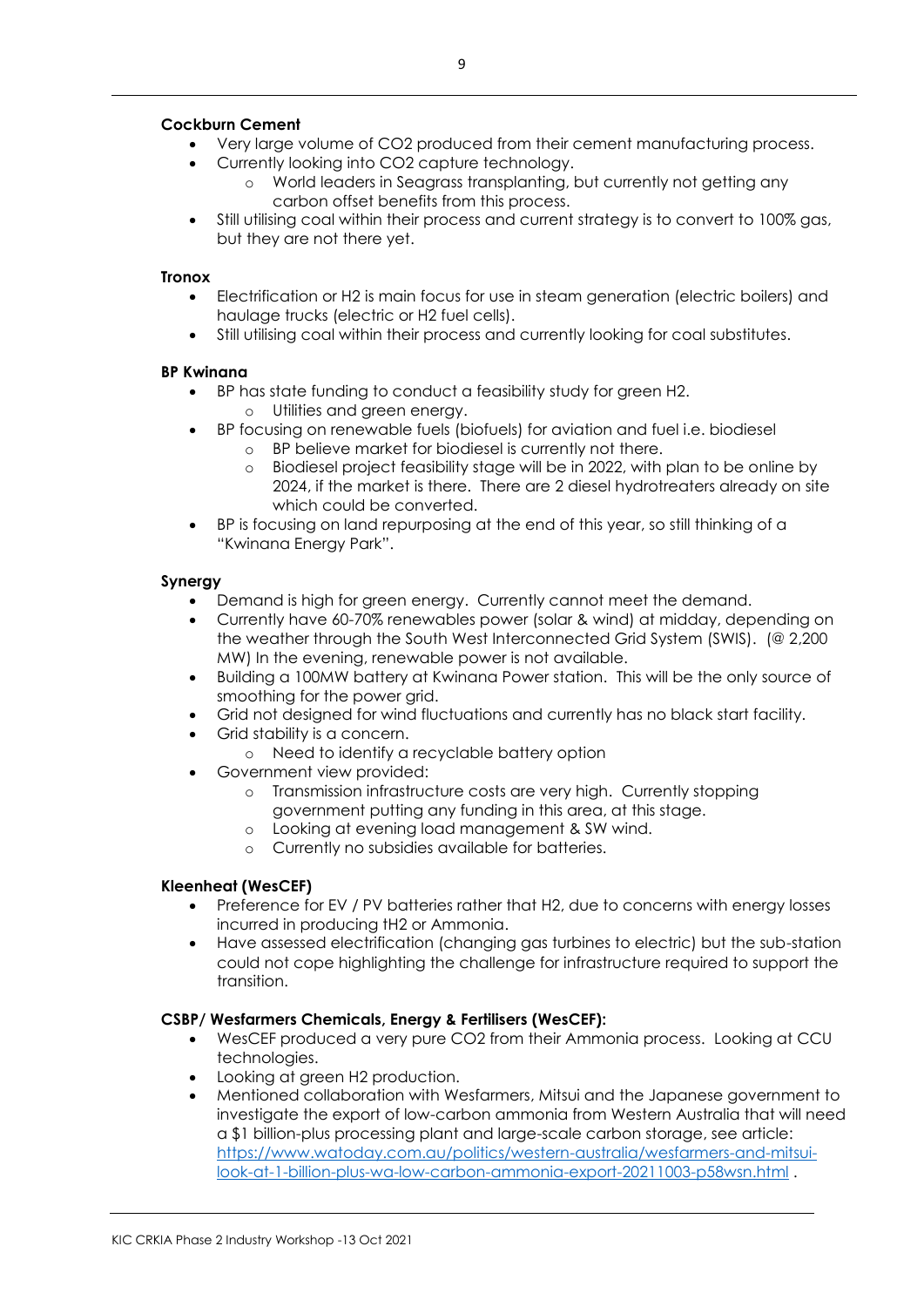# **8. TECHNOLOGIES FOR KIC**

- Geothermal.
- Waste heat recovery and sharing through a steam / condensate network system.
	- o New pipeline would be very heard to build at Kwinana, but utilising an existing pipeline circuit should be looked at. Issue will be the age of the pipeline network.
- Compressed air technology Subsurface.
- Carbon material (graphene or graphite) produced from vehicle exhaust.
	- o Pyrolysis & Hazar process.
- Direct capture of CO2 is being investigated in UK and USA, but not commercial yet.
- Offsets from tree planting etc.
	- o Department of Primary Industries and Regional Development. Kerrine Blenkinsop – Deputy Director General. \$50million budget. Not sure what this funding covers? (mentioned by Adrian Parker).
- Methanation, pushed by Japan. Combining CO2 + green H2 = CH4. o Also Bio methanation for impure CO2.
- Diesel displacement, initially using renewable diesel and them moving on to H2 fuel cells or batteries.

# **9. WHAT IS STOPPING KIC COMPANIES TO DECARBONISE:**

- Currently no economic sense or driver to decarbonise, so most Companies are not putting any large effort into this space.
- Companies understand that climate change is coming and change will need to happen, but there is no return on investment during this transition phase.
- Environmental, social and governance (ESG) regulations and cost penalties from Europe, are coming.
- Who covers the cost of being greener?
- Legislation is needed to guide / support Companies in this transition to becoming greener.
	- o Green project are not viable in the current climate.
- Market demand for greener products is not there yet. So Customer will not accept the higher cost related to being greener.
- Net zero targets have been set by Companies, but Companies do not know how they will manage these targets.

# **10. SUMMARY OF POINTS RAISED:**

(Biji Kurup)

# *H<sup>2</sup> space*

- Idea of ultra-pure water need is part of the KIA needs.
- Information on the technical aspects is not freely available which is preventing decision making.
- Understanding of IS space in KIA as one of the best in the world is another factor for synergy possibilities.
- Challenges are there in terms of cost, and governance.
- Some examples are, for example, water utility is looking at business perspective in terms of integrating their business with industries' preferences if industries are looking to expand and H<sub>2</sub> as an energy source as it needs high quality water for its production.
- Also, there are already plans to expand the existing business at Kwinana such as Desal plant and KWRP itself for the water needs of industry. Essentially there is a possibility of exploring at symbiotic relationship with industries. As second biggest user of SWISS, currently exploring decarbonising options also. In essence, there is demand for exploring business with industries in the H2 space.